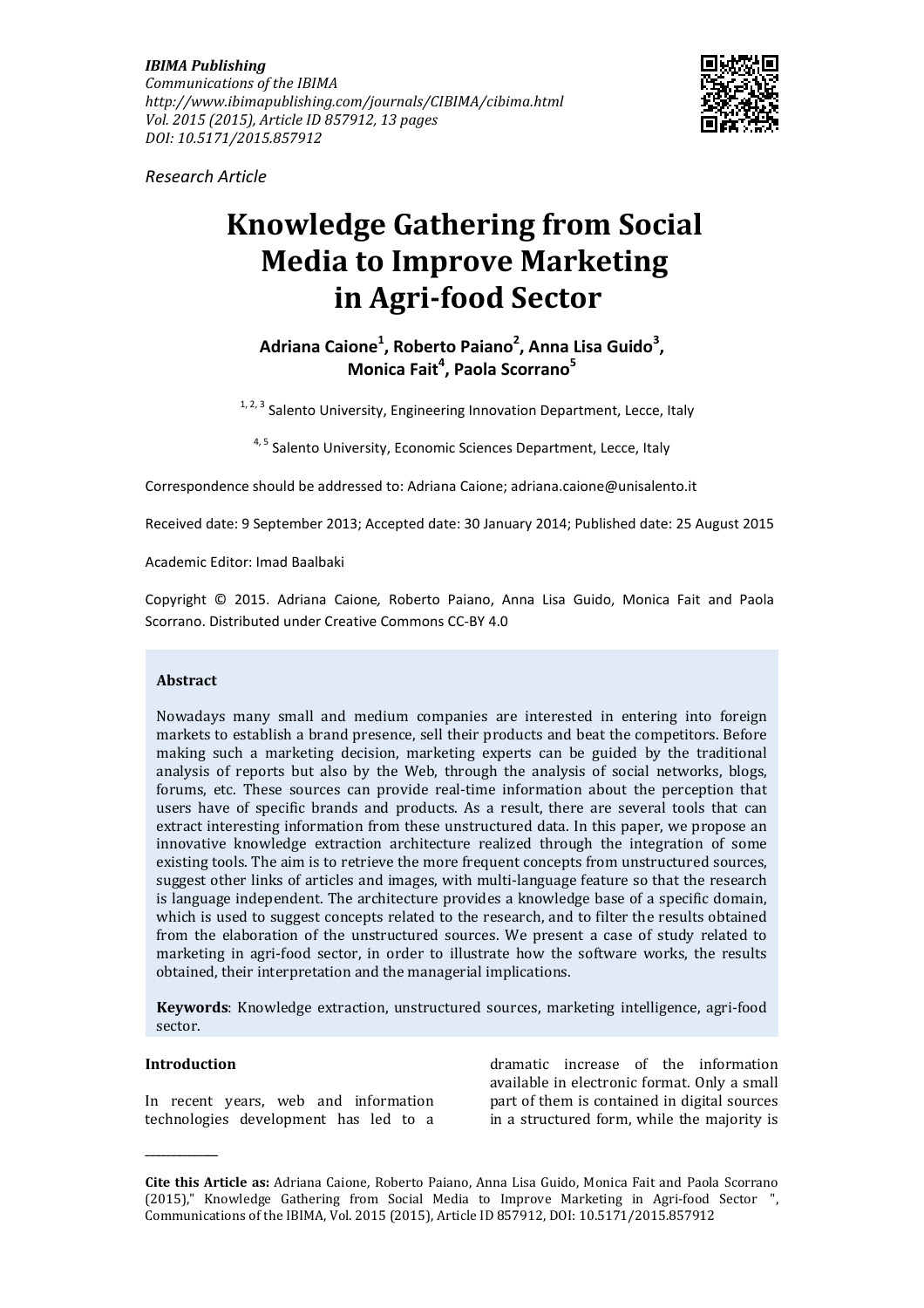in a semi-structured or unstructured form.

To extract information and then knowledge from structured sources, consolidated handling languages and powerful interrogation techniques are available.

Unlike structured data, unstructured data do not have an identifiable structure. Examples are images, videos, emails, documents and texts. The data in web pages represented in a mark-up language such as HTML, are considered unstructured (ITL Education Solutions Limited, 2008). They are human readable, but of difficult tractability using software tools. Complexity depends on the intrinsic ambiguity of natural language. As part of companies and institutions, the use of techniques, that can extract information of interest from the moles of textual materials that must be managed daily, has thus become a priority.

In Knowledge Discovery, specific techniques of Text Mining are necessary to extract information from such unstructured data (Rajman and Besançon, 1998).

The Information Extraction (IE) is a technique for the extraction of information with the purpose of acquiring relevant concepts from unstructured sources (Wu, 2002). It exploits also techniques for Natural Language Processing (NLP), a process for the automatic analysis of information in written or spoken natural language. It is a semantic search that, trying to get closer to the mechanism of human learning returns results containing semantically related concepts to each other.

Often these tools and techniques are supported by ontology that is a formal, explicit specification of a shared conceptualization (Studer, Benjamins and Fensel, 1998).

The semantics and ontologies maximize the value of the process of information and document management, automate and simplify the processes of analysis and classification of information and

\_\_\_\_\_\_\_\_\_\_\_\_\_\_

documents according to taxonomic rules constantly updated.

\_\_\_\_\_\_\_\_\_\_\_\_\_\_\_\_\_\_\_\_\_\_\_\_\_\_\_\_\_\_\_\_\_\_\_\_\_\_\_\_\_\_\_\_\_\_\_\_\_\_\_\_\_\_\_\_\_\_\_\_\_\_\_\_\_\_\_\_\_\_\_\_\_\_\_\_\_\_\_\_\_\_\_\_\_\_\_\_\_\_\_\_\_\_\_\_\_\_\_\_\_\_\_\_\_\_\_\_\_\_

Different tools of Knowledge Extraction and Discovery have been developed. For example in a study by Gangemi (2013), many tools are described and compared by defining and using some measure parameters such as performance, functionality, etc. The analysis and tests show the importance that may result from the integration of measurement and functionalities of different tasks in the perspective of providing useful analytic data out of text.

An attempt to combine diverse NLP algorithms with a variety of strengths and weaknesses is realized in the framework FOX (Federated knOwledge eXtraction Framework,

*http://aksw.org/Projects/FOX.html*). It is discussed and used in a study by Ngomo, Heino, Lyko, Speck and Kaltenböck (2011), which talks about the importance of integrating frameworks like this into CMS (Content Management System) in order to allow knowledge extraction from unstructured data.

Besides tools/algorithms' integration, another aspect of great importance is the multi-language support. It is argued in Gerber and Ngomo (2012) in order to make the approach of knowledge extraction independent of the language in which the text is written.

This paper makes a combined use of information extraction tools from unstructured sources, mostly from blogs, forums and social networks, and of ontologies that describe the specific domain, in order to extract information related to those sought in the documents analysed.

In this paper, we explain the use of different features, both back end (concepts extraction, multi-language, etc.) and front end (like the tag cloud visualization), offered by the various existing tools and the use of ontologies to provide a tool of knowledge extraction which allows, through the use of ontologies, information

Adriana Caione*,* Roberto Paiano, Anna Lisa Guido, Monica Fait and Paola Scorrano (2015), Communications of the IBIMA, DOI: 10.5171/2015.857912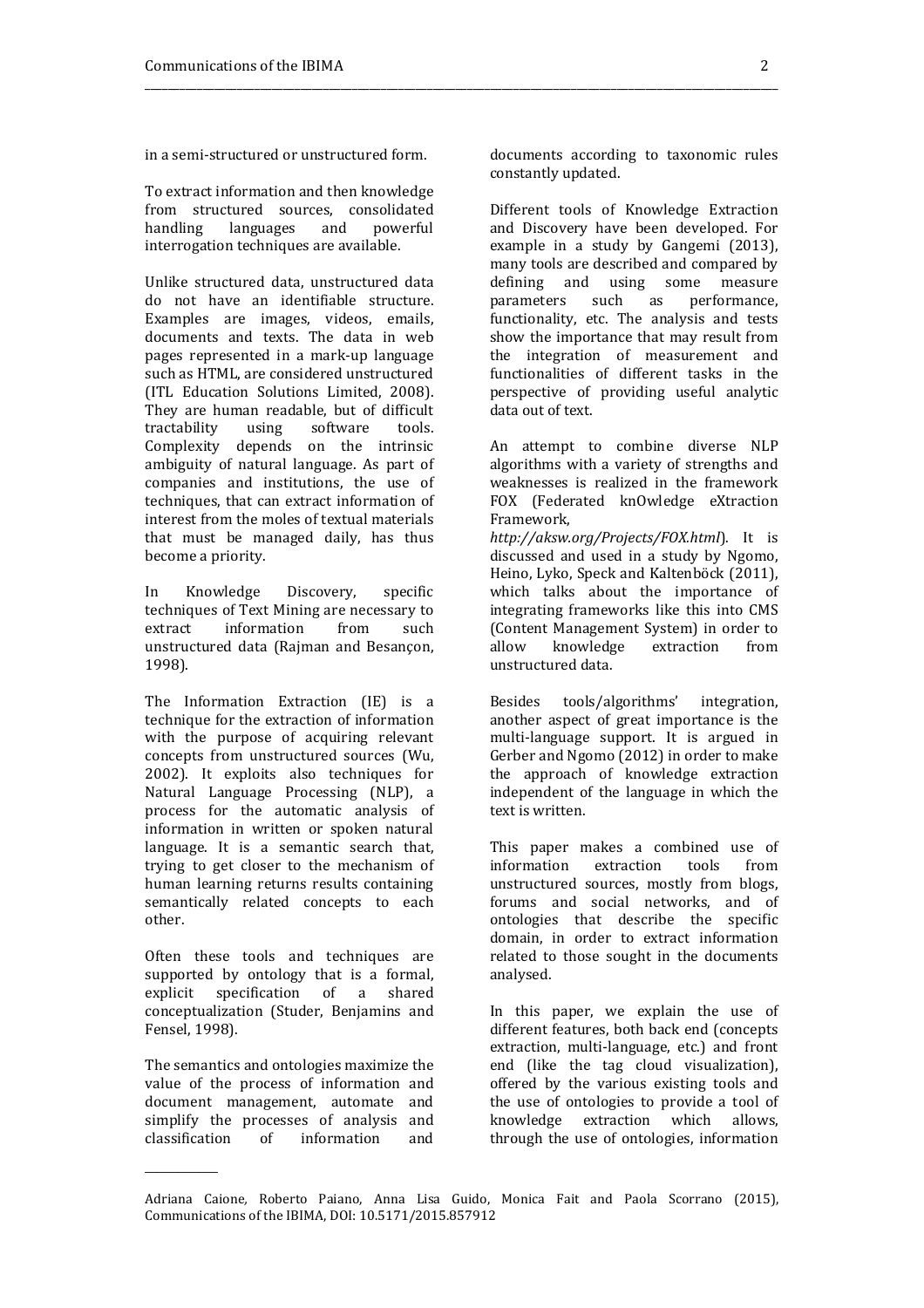extraction from different unstructured sources on the base of user-defined keywords. The output can be a useful analysis tool for marketing experts who want to explore web sources in order to identify, for instance, new markets. The multi-language aspect facilitates the search on more foreign countries.

Once a context and a reference domain have been defined, it is important to identify the input variables, such as unstructured sources and keywords as more specific to the sector, and identify or define an ontology that describes the reference domain through concepts and relationships.

In Section 2, we present the knowledge extraction tools used in combined manner within the proposed architecture. In Section 3, we describe the architecture, focusing on the integration of the tools and the ontologies, and the software operation flow. In Section 4, we propose a case study relative to the agri-food sector in order to show how the system works in a specific domain.

#### **Knowledge Extraction in Marketing**

The increasingly intense competition between companies, the actual period of crisis and other related factors, make the marketing an operation and a management mechanism essential for companies. To allow the market entry and get good and consistent profits, it is essential to anticipate and beat the competition. So, they need to adopt innovative and automated techniques to study customers' needs, tastes and interests and to contribute additionally to the results obtained using the consolidated marketing tools.

The existing management systems allow an optimal management of structured information (data for which the information is readily available and interpretable by software tools); the same<br>cannot be said for unstructured cannot be said for unstructured information (data contained in documents or web pages, for instance). The latter are in companies in large amount, with a

\_\_\_\_\_\_\_\_\_\_\_\_\_\_

growth rate greater than that of structured information.

*\_\_\_\_\_\_\_\_\_\_\_\_\_\_\_\_\_\_\_\_\_\_\_\_\_\_\_\_\_\_\_\_\_\_\_\_\_\_\_\_\_\_\_\_\_\_\_\_\_\_\_\_\_\_\_\_\_\_\_\_\_\_\_\_\_\_\_\_\_\_\_\_\_\_\_\_\_\_\_\_\_\_\_\_\_\_\_\_\_\_\_\_\_\_\_\_\_\_\_\_\_\_\_\_\_\_\_\_\_\_* 

The spread of social networks raises even more the consumer at the centre of marketing processes, imposing network content monitoring, listening to the conversations and creating "conversational relationships", based on the application of technical and marketing tools that exploit the potentiality of a bi-directional communication path.

Particular relevance assumes the ability to understand, highlight and extract unstructured most relevant content (Sentiment Analysis) in order to transfer value to business processes. The exploitation of unstructured information allows the monitoring of the target market (market sensing) and the acquisition of data useful for designing marketing activities (market insight) (Kotler, Keller, Ancarani, and Costabile, 2012).

#### **Semantic Web Technology**

Web technology has evolved from Web 1.0, to Web 2.0, to Web 3.0, starting from Tim Berners-Lee's inventing the World Wide Web in 1989. Web 1.0 is primarily a oneway publishing medium and informationcentric (Murugesan, 2009). Web 2.0 links people and users, and with user generates content capability (Murugesan, 2009), it is people-centric. Web 3.0 is the Semantic Web, which is defined as a mesh of information linked up to be easily processable by machines, on a global scale (Siau and Tian, 2004).

The introduction of ontologies comes as part of the semantic web, from the need to have a language for domain representation that allows expressing the meaning of the documents present in the network. Therefore, the main goal is to structure the knowledge that is, answering to the three questions: research, extraction and maintenance of information.

The peculiarity of the ontology is the use of common words and concepts to describe and represent the domain of interest; this makes it understandable and usable by

Adriana Caione*,* Roberto Paiano, Anna Lisa Guido, Monica Fait and Paola Scorrano (2015), Communications of the IBIMA, DOI: 10.5171/2015.857912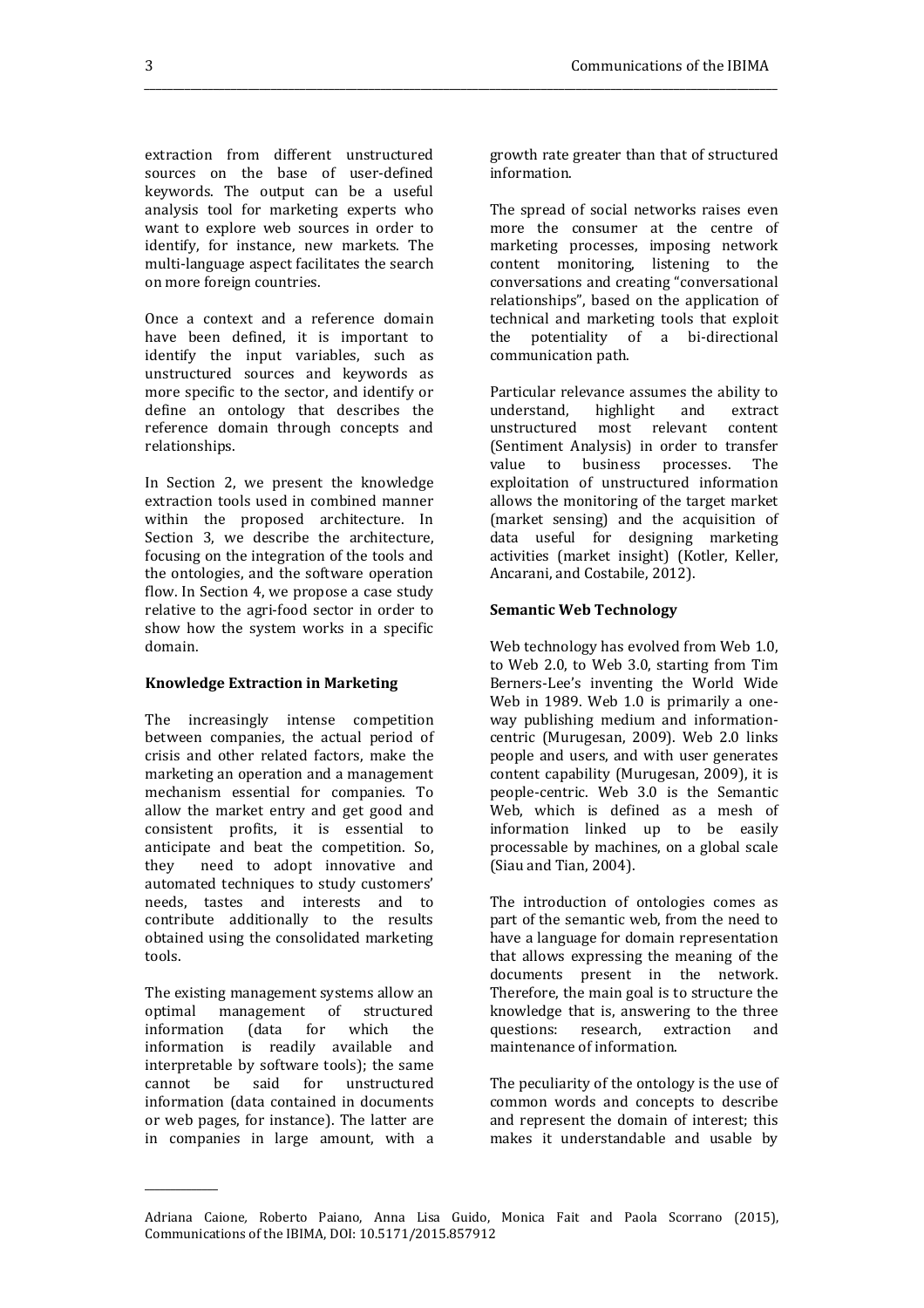people, applications, databases, etc. in order to share a common knowledge concerning any domain.

There is no single correct ontology-design methodology, (Noy and McGuinness, 2001) many of them are discussed in Fernández López (1999) which presents and compares the most representative methodologies.

A widely used methodology in ontology development is described in Noy and McGuinness (2001), whose steps are:

Determine the domain and scope of the ontology;

- 1. Consider reusing existing ontologies;
- 2. Enumerate important terms in the ontology, those on which users want to make statements;
- 3. Define the classes and the class hierarchy. It is necessary to specify classes and organize them into a taxonomic hierarchy (i.e. subclasses and superclasses);
- 4. Define the properties of classes. They can be of different types: "intrinsic" (such as the taste of a wine), "extrinsic" (as the name of a wine), constituent parts, in the case of structured objects (for example parts of the body), or relationships to other entities;
- 5. Define the property details. Each property can have several characteristics; cardinality, value type, domain and range;
- 6. Create instance.

\_\_\_\_\_\_\_\_\_\_\_\_\_\_

# **Knowledge Extraction Tools**

The development of semantic marketing intelligence software was preceded by a technology scouting, in order to know the state of the art and the tools currently available for the extraction of concepts from structured and unstructured sources. In what regards the tools, we analysed:

- AlchemyAPI (*http://www.alchemyapi.com*): it is useful to extract the main ideas contained within a web page (source unstructured) and to retrieve authors;
- Zemanta (*http://developer.zemanta.com*): it is used to retrieve images and articles related to the source;
- Jsoup (*http://jsoup.org*): useful to extract the content of a page, with no html tags, starting from the provided address;
- **WordReference** (*http://www.wordreference.com/d ocs/api.aspx*): it is used to make translations of the keywords in the languages of the sources.

# *AlchemyAPI*

\_\_\_\_\_\_\_\_\_\_\_\_\_\_\_\_\_\_\_\_\_\_\_\_\_\_\_\_\_\_\_\_\_\_\_\_\_\_\_\_\_\_\_\_\_\_\_\_\_\_\_\_\_\_\_\_\_\_\_\_\_\_\_\_\_\_\_\_\_\_\_\_\_\_\_\_\_\_\_\_\_\_\_\_\_\_\_\_\_\_\_\_\_\_\_\_\_\_\_\_\_\_\_\_\_\_\_\_\_\_

AlchemyAPI technology uses natural language processing and machine learning algorithms to extract semantic metadata from a text, such as, information about people, places, companies, topics, facts, relationships, authors and languages.

The API endpoints are oriented to performing content analysis of web pages accessible from the Internet, html pages or textual content.

Among the features available there is the possibility of extraction of entities, concepts, text categorization, extraction of relations, language detection, extraction of words, sentiment analysis, text extraction, etc. We analyse those which are used within the semantic marketing intelligence software.

#### *Language Detection*

AlchemyAPI provides functionality for the recognition of the language of a text, HTML page or web-based content. It identifies more languages than other services of text analysis, with extremely high accuracy rates.

Adriana Caione*,* Roberto Paiano, Anna Lisa Guido, Monica Fait and Paola Scorrano (2015), Communications of the IBIMA, DOI: 10.5171/2015.857912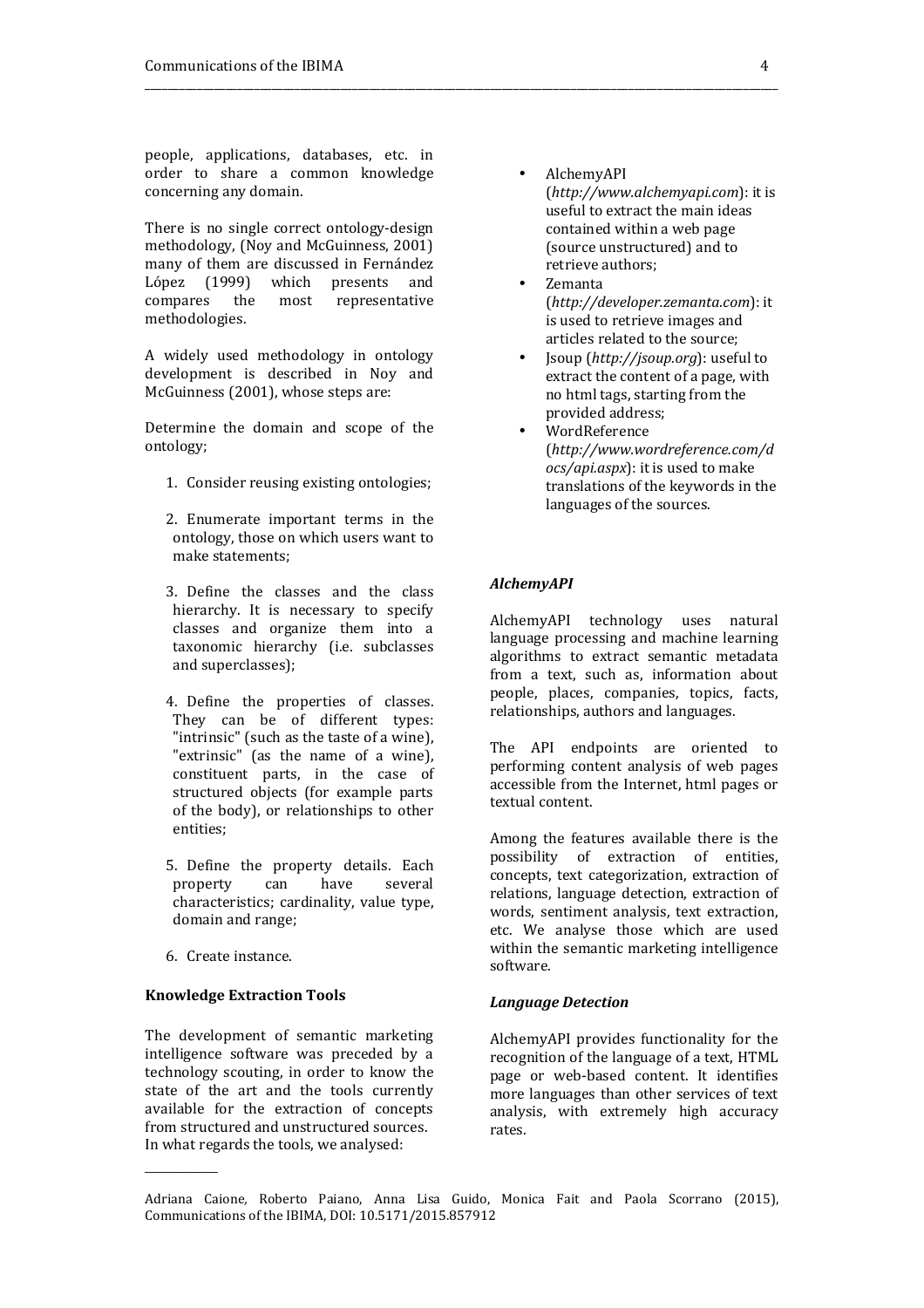# *Keyword Extraction*

AlchemyAPI is able to extract keywords from a textual, HTML or web-based content. Statistical algorithms and natural language processing technologies are used to analyse data, to extract keywords that can be used, to index contents, to generate tag clouds, etc.

This processing is supported in different languages.

# *Author Extraction*

AlchemyAPI is able to extract publisher information from web pages. If an article of news or of blog specifies an author, it attempts to extract it automatically.

## *Zemanta API*

*\_\_\_\_\_\_\_\_\_\_\_\_\_\_\_\_\_\_\_\_\_\_\_\_\_\_\_\_\_\_\_\_\_\_\_\_\_\_\_\_\_\_\_\_\_\_\_\_\_\_\_\_\_\_\_\_\_\_\_\_\_\_\_\_\_\_\_\_\_\_\_\_\_\_\_\_\_\_\_\_\_\_\_\_\_\_\_\_\_\_\_\_\_\_\_\_\_\_\_\_\_\_\_\_\_\_\_\_\_\_* 

Zemanta is a content suggestion engine for bloggers and other creators of information.

It analyses the user-generated content (for instance a blog post), using the natural language processing and semantic search technology to suggest images, tags, and links to related articles, as in Fig 1.

It suggests content from Wikipedia, YouTube, IMDB, Amazon.com, CrunchBase, Flickr, ITIS, Musicbrainz, MyBlogLog, Myspace, NCBI, Rotten Tomatoes, Twitter, and Snooth Wikinvest, as well as Blog of other Zemanta users.



**Figure 1: Suggested contents by Zemanta©**

Zemanta is a service that connects wellknown databases in a single-point solution to detect other content.

The software uses the extraction feature of articles and images.

# *Jsoup API*

\_\_\_\_\_\_\_\_\_\_\_\_\_\_

It is a Java library for HTML content processing. It provides an API for extracting and manipulatin data. Using DOM, CSS, jQuery-like methods, it parses the HTML from a URL, file, or a string, finds and extracts data, uses DOM and CSS

selectors, manipulates HTML elements, attributes, and text.

#### **Proposed Architecture**

Based on the above considerations, in this section, we describe the proposed architecture that integrates existing java based tools and ontologies in order to retrieve interesting content for the specific domain.

The core of the marketing intelligence system is composed of the following modules (Fig 2.):

Adriana Caione*,* Roberto Paiano, Anna Lisa Guido, Monica Fait and Paola Scorrano (2015), Communications of the IBIMA, DOI: 10.5171/2015.857912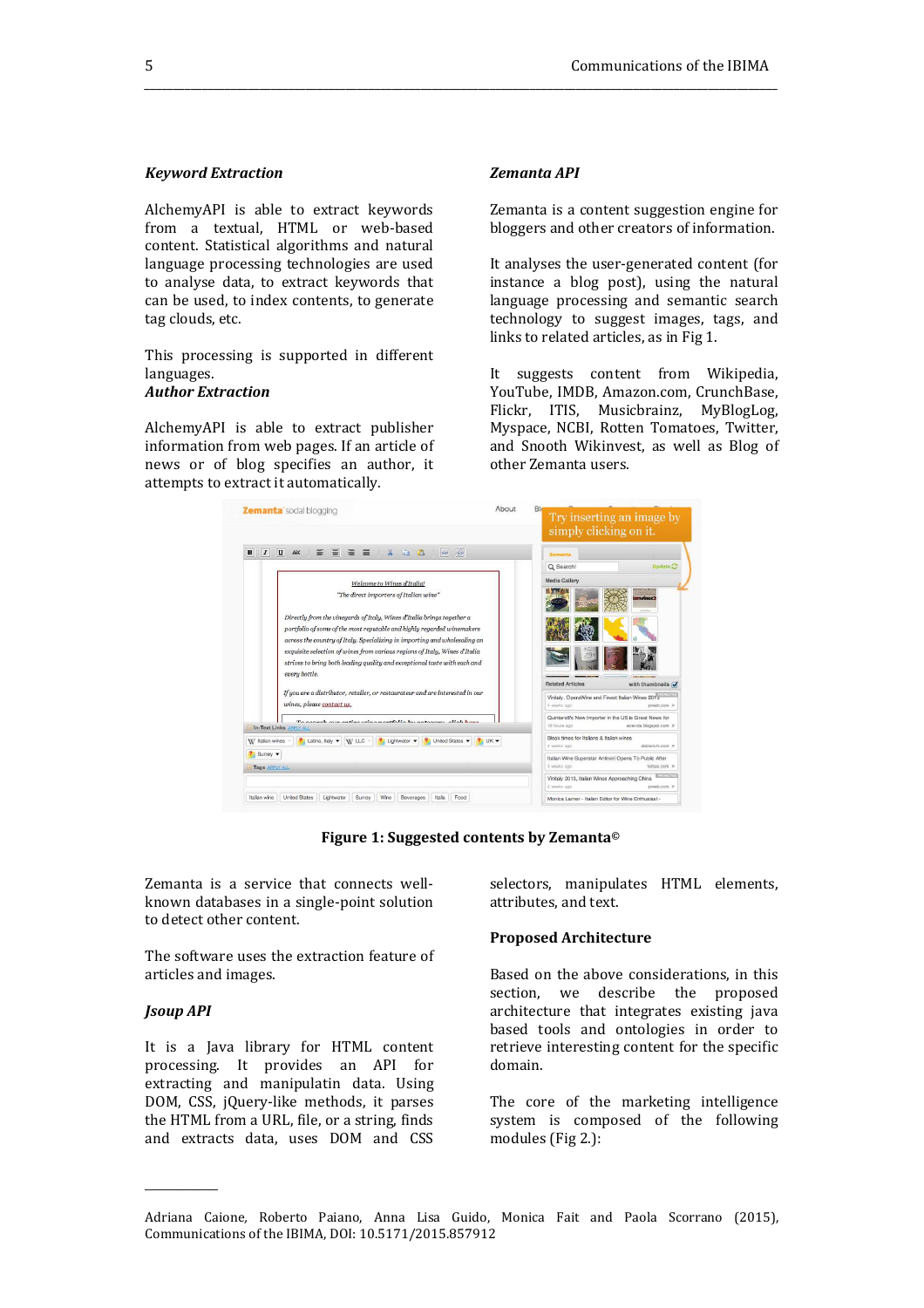- 1. *Information Extractor*: searches keywords within reference ontology in order to identify other semantically related words; makes a research of the above words in the sources and calculates the occurrences; uses the sources and keywords to search for other sources linked to the first. It is possible to edit/enrich the knowledge model;
- 2. *Knowledge Filter*: filters the extracted information based on the model of knowledge;
- 3. *Knowledge Presentation*: displays this information to the user in a consistent manner. It is possible to enrich/update these sources at any time.



\_\_\_\_\_\_\_\_\_\_\_\_\_\_\_\_\_\_\_\_\_\_\_\_\_\_\_\_\_\_\_\_\_\_\_\_\_\_\_\_\_\_\_\_\_\_\_\_\_\_\_\_\_\_\_\_\_\_\_\_\_\_\_\_\_\_\_\_\_\_\_\_\_\_\_\_\_\_\_\_\_\_\_\_\_\_\_\_\_\_\_\_\_\_\_\_\_\_\_\_\_\_\_\_\_\_\_\_\_\_

#### **Figure 2: Reference architecture**

In addition to the knowledge model, the *Profile DB* contains information about registered users, the *Information DB* stores the sources, the keywords associated with the sources and the results of the research carried out.

This architecture is behind the system, which analyses unstructured sources by:

Allowing for a well defined research context, classification and analysis of the occurrences of specific information (knowledge gathering);

Providing a single entry point to information resources on a specific domain in support of the user;

Proposing to the user a set of information to be used for its analysis.

We now describe each module that constitutes to the architecture here introduced.

\_\_\_\_\_\_\_\_\_\_\_\_\_\_

#### *Request Handler*

it receives the requests of the user. It accesses to the profile database in order to retrieve information of the authenticated user, or to store data related to the user. On the other side, it forwards the requests to the module of marketing information discovery. Both this module of information discovery and the profile manager answer to the Request Handler with information of the authenticated user or related to him, output of the elaboration in the form of a tag cloud of relevant concepts or of a table containing articles or images related to the research. This module is well suited to be used with requests (sources and keywords) in different languages. The software, using AlchemyAPI and WordReference, detects the language of the sources and keywords, and if there are differences, it translates the letters in the

Adriana Caione*,* Roberto Paiano, Anna Lisa Guido, Monica Fait and Paola Scorrano (2015), Communications of the IBIMA, DOI: 10.5171/2015.857912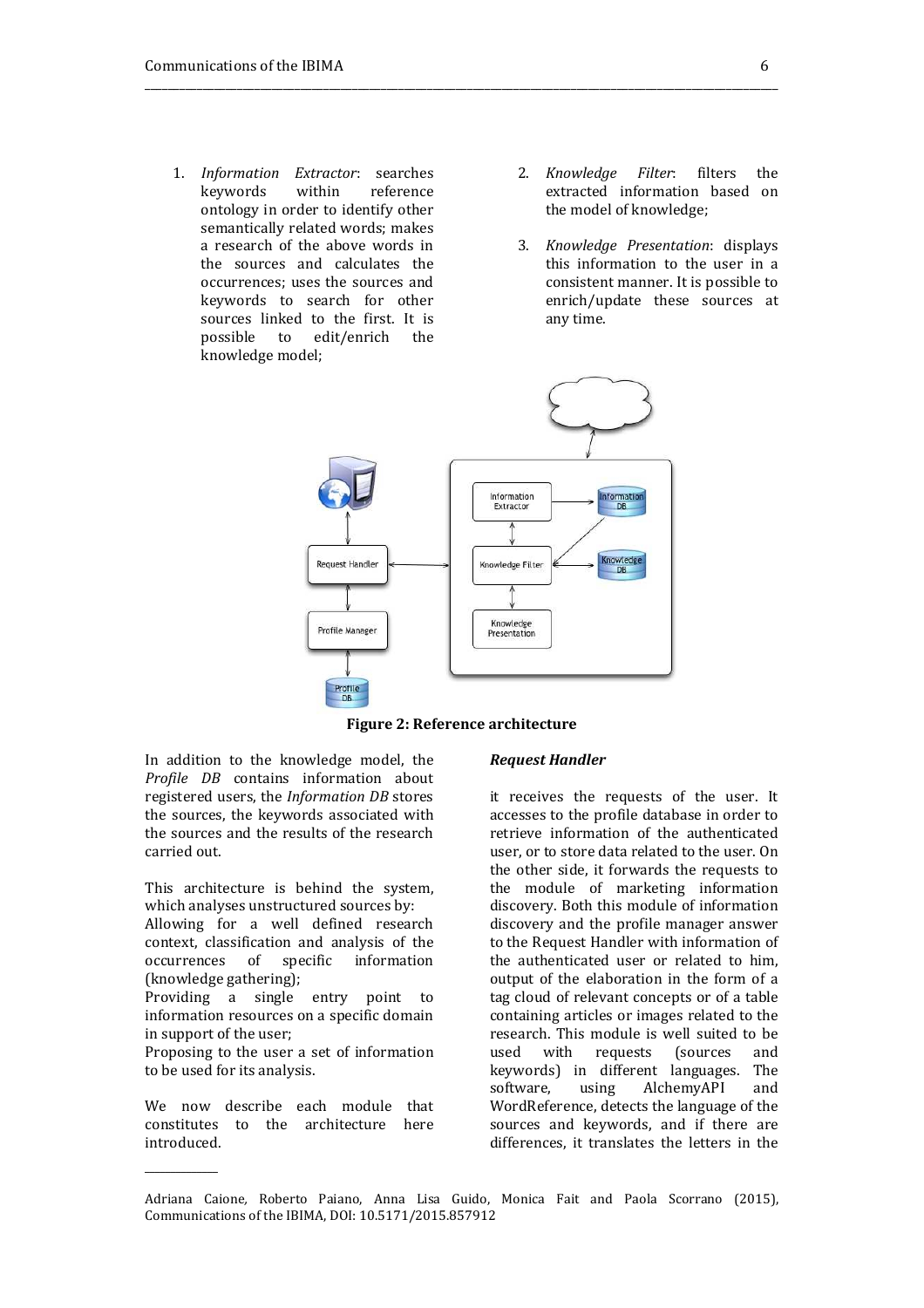language of the sources. By this way, users can carry out investigations researching sources related to countries and languages different from their own and get useful results for its research.

# *Profile Manager*

this module is an intermediate level between Request Handler and Profile DB. It makes queries to the database to retrieve information related to the authenticated user (personal data, relation to personal sources, relations to researches and output of the resourced processing), and to store other ones.

#### *Profile DB*

it stores information about the users that are interested in using the marketing intelligence system. It not only retrieves personal information, but also keeps track of the relations to transactions carried and to the sources related to the user.

#### *Information Extractor*

this module integrates the existing java based tools, Jsoup, AlchemyAPI and WordReference, with the aim of analysing sources and keywords selected/entered by the user in the system. The inputs can be provided in different languages. At the base, there is a mechanism of language detection (through AlchemyAPI) used within each source and each keyword, and a subsequent translation (through WordReference) of the keywords in the language of the source.

#### *Knowledge filter*

\_\_\_\_\_\_\_\_\_\_\_\_\_\_

it makes use of ontology (one or more) of a specific domain in order to extract other words or concepts related to the research that will be processed by the Information Extractor module.

#### *Knowledge presentation*

*\_\_\_\_\_\_\_\_\_\_\_\_\_\_\_\_\_\_\_\_\_\_\_\_\_\_\_\_\_\_\_\_\_\_\_\_\_\_\_\_\_\_\_\_\_\_\_\_\_\_\_\_\_\_\_\_\_\_\_\_\_\_\_\_\_\_\_\_\_\_\_\_\_\_\_\_\_\_\_\_\_\_\_\_\_\_\_\_\_\_\_\_\_\_\_\_\_\_\_\_\_\_\_\_\_\_\_\_\_\_* 

at the end of the sources and keywords processing, this module prepares the output to be presented to the user in the form of tag cloud or table of articles and images (extracted by Zemanta API), research results, etc.

#### *Information DB*

it stores information sources from which to extract the data and the keywords to search, specific to the agri-food field that users want to inspect. These sources can be stored in a shared manner or linked to the profile of a user and shared later. The database also contains all of the research performed by the users and the results of the processing.

#### *Knowledge DB*

is the ontology of the specific agri-food field. It contains the description of the domain through concepts semantically related. The ontology is used in two directions:

Before processing sources and keywords, in order to suggest other words related to the research;

After processing sources and keywords, to filter the output deleting the words not related to the specific domain.

#### *Tools Integration*

The present paper properly integrates the APIs discussed in Chapter 2 for the realization of semantic marketing intelligence software. Fig 3. summarizes the features used for each API.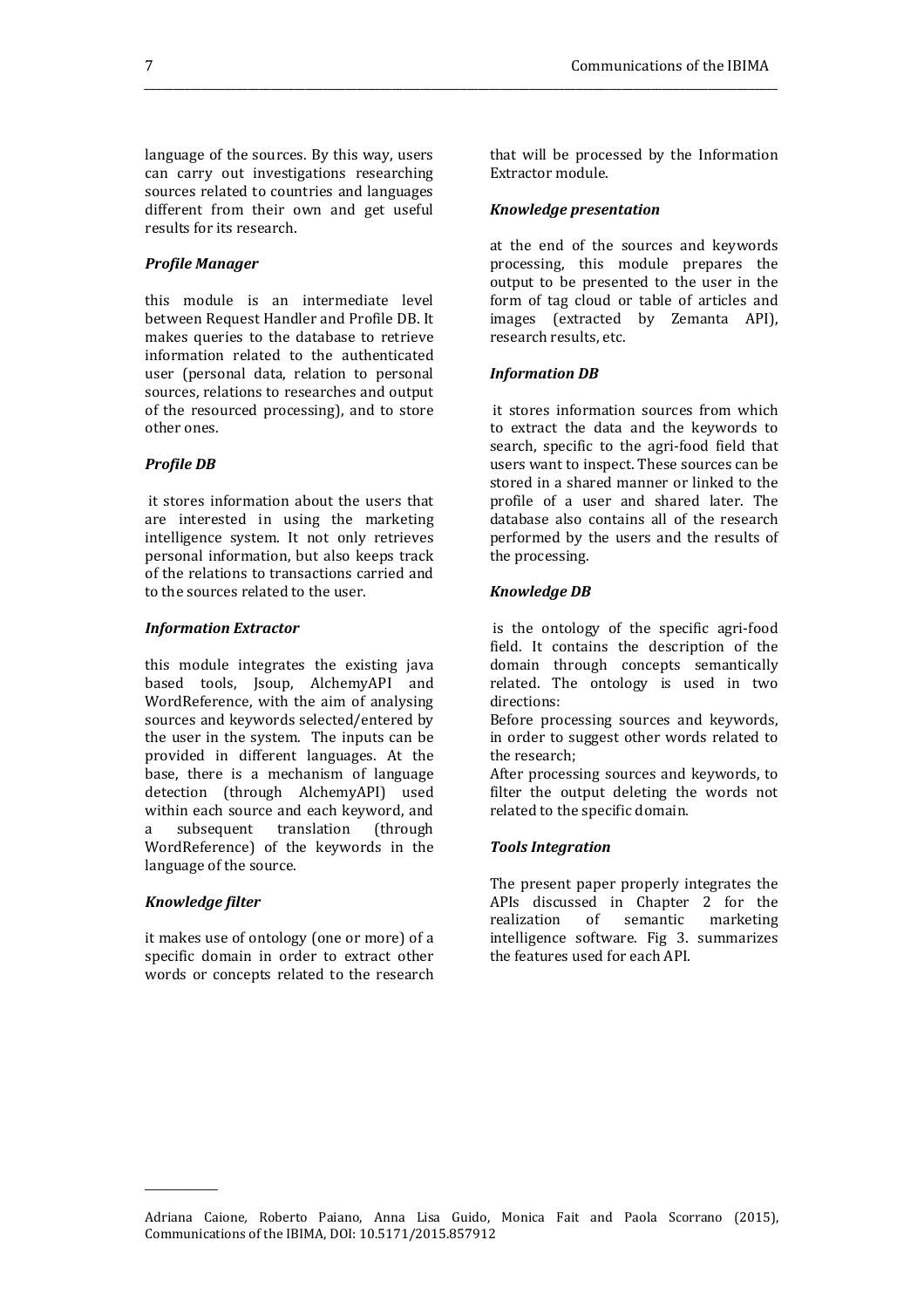| <b>API</b>    | Use                                                                                                    |
|---------------|--------------------------------------------------------------------------------------------------------|
| Alchemy       | Extraction of key concepts from a textual content;                                                     |
|               | Identification of the language used in the source;                                                     |
|               | Extraction of the authors of the post                                                                  |
| emanta        | Tip of images and articles related to research                                                         |
| sour          | Extraction of pure content from web pages, providing as<br>input the url of the source to be analysed; |
|               | Extraction of links within the pages, useful for navigation.                                           |
| WordReference | Translation of keywords in the language of the source                                                  |

\_\_\_\_\_\_\_\_\_\_\_\_\_\_\_\_\_\_\_\_\_\_\_\_\_\_\_\_\_\_\_\_\_\_\_\_\_\_\_\_\_\_\_\_\_\_\_\_\_\_\_\_\_\_\_\_\_\_\_\_\_\_\_\_\_\_\_\_\_\_\_\_\_\_\_\_\_\_\_\_\_\_\_\_\_\_\_\_\_\_\_\_\_\_\_\_\_\_\_\_\_\_\_\_\_\_\_\_\_\_

## **Figure 3: Features used for each API**

#### **Semantic Ontology Integration**

We adopt an ontology model specific to the sector.

An ontology, for example relative to the wine sector, was obtained on the web (*www.w3.org/TR/owl-guide/wine.rdf*), and reused. It can be integrated with other information over time and it is possible to replace or complement it to other ontologies for specific sectors.

The ontology downloaded from the web and reused for example, contains descriptions of hierarchies and categories of foods and wines, along with restrictions concerning the association of particular instances.

#### *Wine*

The ontology describes the concept of wine. According to the specifications, a wine is a drinkable liquid product from at least one winery, composed of at least one type of grape. Wine has four properties: colour, sugar, body and flavour.

# *Meal Course*

\_\_\_\_\_\_\_\_\_\_\_\_\_\_

The concept of meal course emphasizes the combination of a meal with a wine. Each meal course includes at least one food and one drink, the latter is expected to be a wine. When the user selects a meal course, or a single food connected to a meal course, it is possible to have suggestions on wine to approach or vice versa. The ontology is used before the sources and keywords processing by the system with the aim to extract semantically related words and concepts to those specified by the user.

It may also be used after elaboration with the purpose of filtering the results obtained.

## **Details of the Integration**

In this section, we analyse the integration of existing java based tools, ontologies and databases from an implementation point of view.

Using the API provided by the library Jsoup, it is possible to extract pure content from a web page, given the address of the same web page. HTML tags related to the remaining links, media and import are then deleted from the content.

Besides extracting the content of the input sources, links (of number equal to that indicated by the user) contained in the page are also extracted. We extract links that allow navigation of the website (it checks that the protocol and the host of the URL are the same of the source) and do not relate to such contacts, categories, policy, about, etc.

Just as the first ones, these sources are processed through Jsoup to extract only the content.

Before proceeding with the search of the keywords in the selected and extracted sources, the system checks whether it is possible to combine words entered with other semantically related words. Using SPARQL query and the framework Jena, the system asks sector-specific ontology to

Adriana Caione*,* Roberto Paiano, Anna Lisa Guido, Monica Fait and Paola Scorrano (2015), Communications of the IBIMA, DOI: 10.5171/2015.857912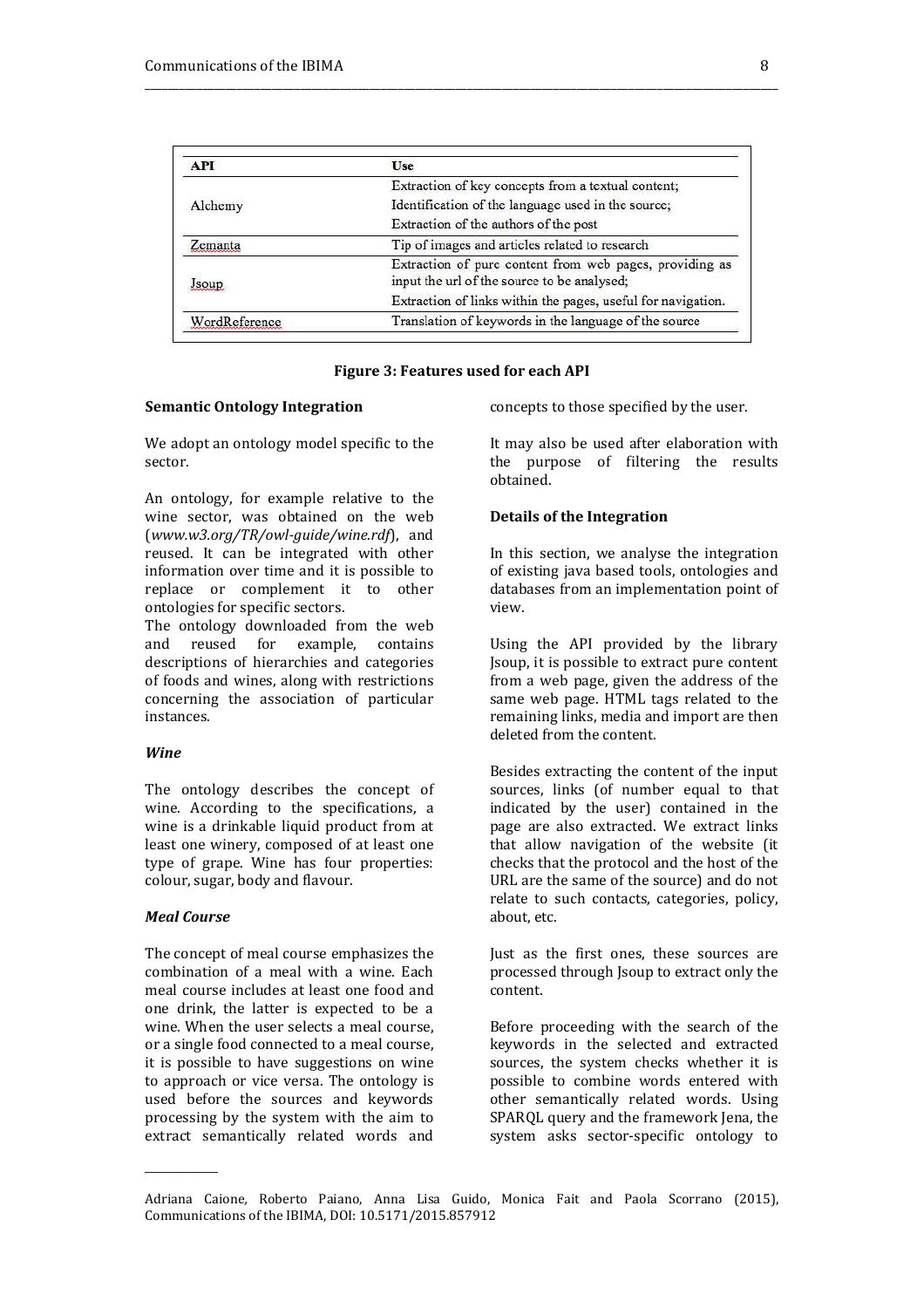extract other concepts connected to the first ones.

*\_\_\_\_\_\_\_\_\_\_\_\_\_\_\_\_\_\_\_\_\_\_\_\_\_\_\_\_\_\_\_\_\_\_\_\_\_\_\_\_\_\_\_\_\_\_\_\_\_\_\_\_\_\_\_\_\_\_\_\_\_\_\_\_\_\_\_\_\_\_\_\_\_\_\_\_\_\_\_\_\_\_\_\_\_\_\_\_\_\_\_\_\_\_\_\_\_\_\_\_\_\_\_\_\_\_\_\_\_\_* 

The content previously extracted from the source is passed as input to the method provided by AlchemyAPI that detects the language used. It also identifies the language of keywords. This information is used with WordReference API to translate keywords in the language of each source.

For each source, the system proceeds with the extraction of concepts and most recurrent words (AlchemyAPI). The number of occurrences in the text of each concept is calculated.

In addition, the system checks the presence or absence of the keywords selected/entered by the user. If the API has already extracted them, the value of its occurrences is increased; otherwise, they are added to the list of words extracted. This list is used to create a tag cloud visible to front end.

The research results can be filtered on the basis of the ontology. Given the keywords, the system extracts the concepts related to them, and the words that are not in this set are excluded from the result.

Zemanta API suggests contents such as images and articles. This suggestion is done on the web in real time.

The results obtained are stored in the database in correspondence with the profile of the user logged. In this way, it keeps a history of researches always available and viewable instantaneously, without the need of having to perform elaborations.

#### **System Operation Flow**

\_\_\_\_\_\_\_\_\_\_\_\_\_\_

The flow of operation of the software is characterized by an initial phase of identification of sources (unstructured) from which the user can extract information. This allows the creation of a database that can be customized through the classification by type of sources (blogs, websites of buyers, websites of restaurants, etc.) and geographical area of reference (Germany, USA, Australia, etc.). In addition, in order to make the process of information extraction more efficient over time, there is a system of storage and subsequent handling of personal data, sources, keywords and researches. During elaboration, the software makes use of an ontology specific to the domain of interest, useful to suggest other keywords related to the research, and to filter the results of the sources.

The processing of information content begins with the selection of one or more sources and keywords, including those previously entered into the database or entered manually by the user, which is followed by an indication of the navigation depth degree within each selected source. An advanced version for advanced users, introduces an additional level of analysis, allowing users to specify for each source the most interesting sections from which to start the research.

The software can produce a tag cloud; to do this, the system (designed to support multiple languages):

Extracts the number of pages specified by the user in each source

Queries ontology to see if it is possible to combine words entered with other semantically related words

For each source, extracts the most recurring concepts and words and calculates the number of occurrences in the text.

The system then is able to extract images and articles related to the research carried out (depending on the sources and the previously selected keywords).

#### **Agri-food Sector Marketing Intelligence: A Case Study**

The software testing is carried out in collaboration with the Department of Economic Sciences of the University of Salento. The experimentation concerned the sources of oil producers in the Australian market. As regards the choice of keywords, we have been taken of those representing the three main categories of oil, i.e.: *olive oil*, *virgin olive oil*, *extra virgin olive oil*.

Adriana Caione*,* Roberto Paiano, Anna Lisa Guido, Monica Fait and Paola Scorrano (2015), Communications of the IBIMA, DOI: 10.5171/2015.857912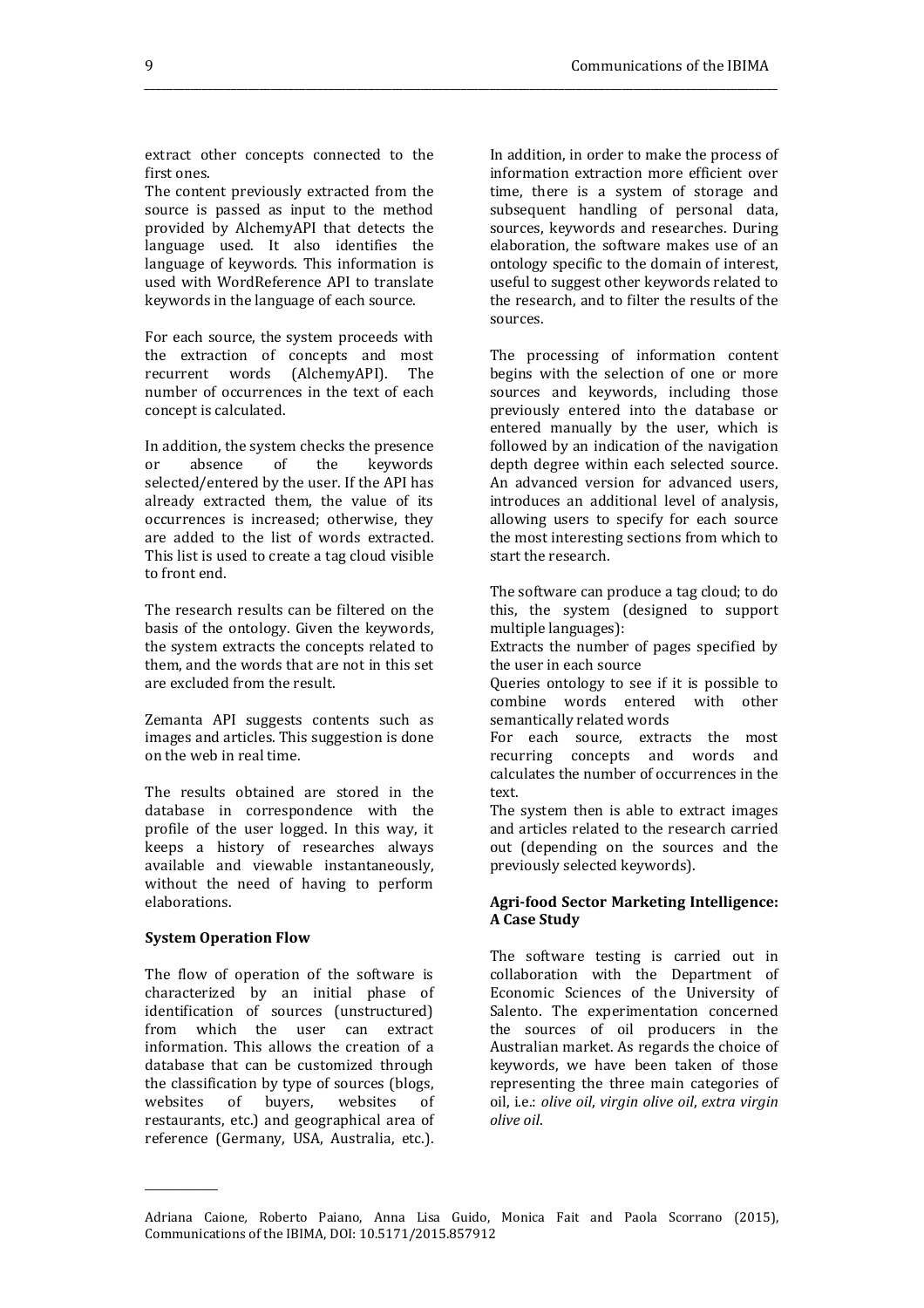\_\_\_\_\_\_\_\_\_\_\_\_\_\_

Following the system operation flow previously described, we illustrate the results obtained and how we can interpret them.

to oil producers in Australia, obtained by the system elaboration, which shows the frequency of the concepts related to olive oil.

Fig 4. shows a portion of tag cloud relative



\_\_\_\_\_\_\_\_\_\_\_\_\_\_\_\_\_\_\_\_\_\_\_\_\_\_\_\_\_\_\_\_\_\_\_\_\_\_\_\_\_\_\_\_\_\_\_\_\_\_\_\_\_\_\_\_\_\_\_\_\_\_\_\_\_\_\_\_\_\_\_\_\_\_\_\_\_\_\_\_\_\_\_\_\_\_\_\_\_\_\_\_\_\_\_\_\_\_\_\_\_\_\_\_\_\_\_\_\_\_

**Figure 4: Tag cloud oil producers in Australia** 

The portions of the tag cloud of Italian and Spanish exporters of oil in Australia are respectively in Fig 5. and Fig 6.



**Figure 5: Tag cloud Italian oil exporters in Australia** 

Adriana Caione*,* Roberto Paiano, Anna Lisa Guido, Monica Fait and Paola Scorrano (2015), Communications of the IBIMA, DOI: 10.5171/2015.857912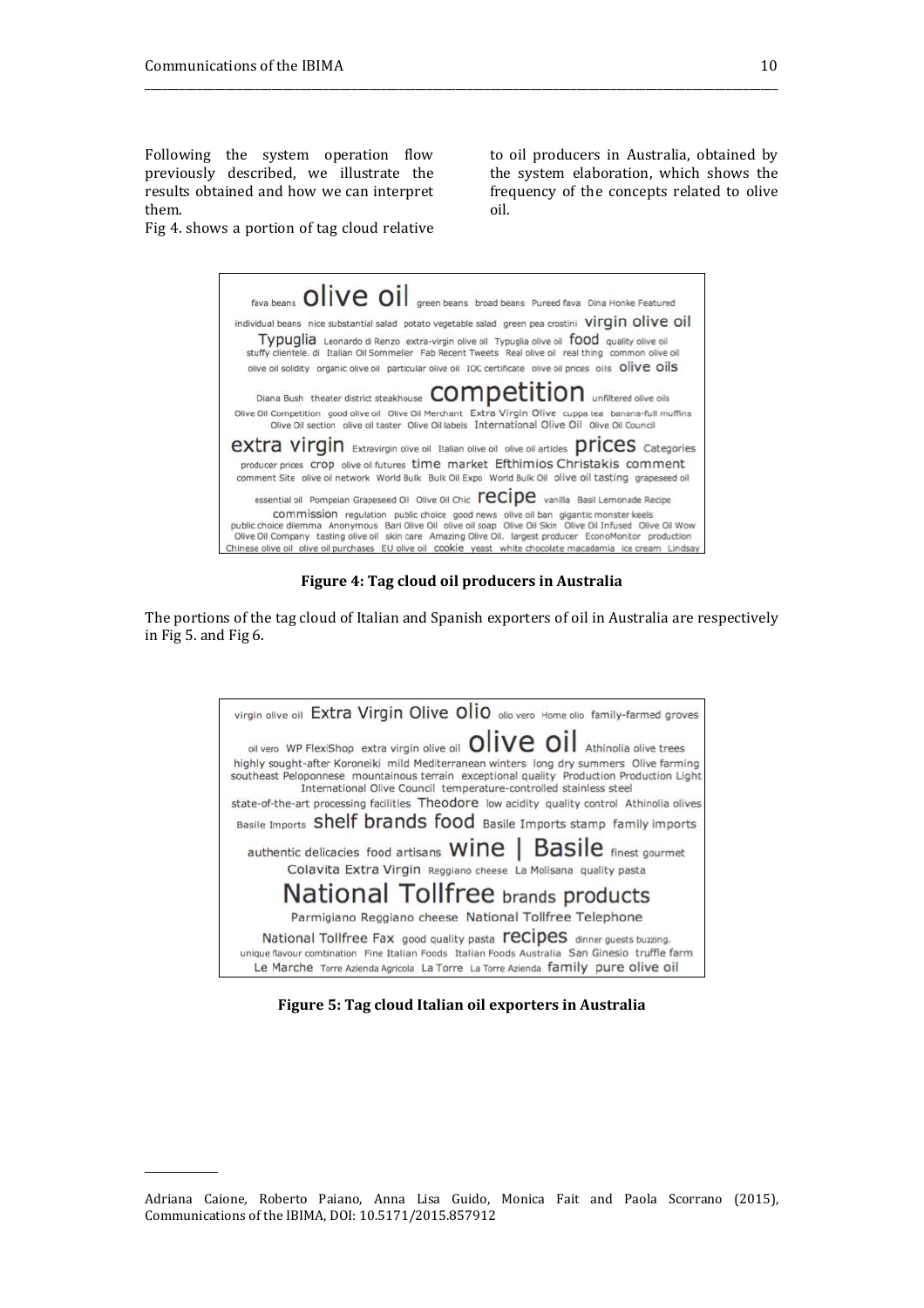OIIVES Aussie kitchen Olives Olives Cooking Olives Bring countless cold dishes hors d'oeuvre delicious flavour little bit dry martini dry cocktail Virgin olive oil OIIVe OII fatty acids Spanish olive oil fats oleic acid Health Benefits et al Olive Oil Olive Risk Factors Published Extra Virgin Olive Pure Olive Oil Olive Oil Pure Oil Pure Olive range olive Oil Extra light olive oil extra light olive olive oil Spain olive oil production Olive oils subtle flavours different olives different flavours wide number different varieties characteristics<br>Vegetarian Vegetarian Quiche Asian style noodles Pasta fagioli Interesting flavours la brava Patatas scallops aragon lentil hotpot old family easy Marmitako Spain Nutrition Information cooking recipes world e-newsletter Loading Products recipe collections Recipe Collections page delicious recipe collections<br>Collections page Recipe olive oil offer fantastic health benefits amazing flavour green olives Black olives dojiblanca olives fewer olives larger olives fruit exciting new flavours tree Drinks Drinks rights flavour

*\_\_\_\_\_\_\_\_\_\_\_\_\_\_\_\_\_\_\_\_\_\_\_\_\_\_\_\_\_\_\_\_\_\_\_\_\_\_\_\_\_\_\_\_\_\_\_\_\_\_\_\_\_\_\_\_\_\_\_\_\_\_\_\_\_\_\_\_\_\_\_\_\_\_\_\_\_\_\_\_\_\_\_\_\_\_\_\_\_\_\_\_\_\_\_\_\_\_\_\_\_\_\_\_\_\_\_\_\_\_* 



The analysis of the images can be seen as producers and exporters communicate across three groups of words: olive oil, virgin olive oil, and extra virgin olive oil. The producers emphasize the very feature extra virgin, note the font size of the words Extra Virgin Olive Oil, Extra Virgin Australia in Fig 4.; exporters are more generic, the characteristic olive oil is the most present (Fig 5. and Fig 6.).

In the websites of Australian producers, there are recurrent sensory attributes that enhance the organoleptic qualities and the natural appearance of the product, such as organic, acid, and natural olive oil. In the websites of Italian and Spanish exporters, there are many occurrences of words that highlight the sensory attributes such as

\_\_\_\_\_\_\_\_\_\_\_\_\_\_

flavour and texture, fruity flavour, fluidity, to name a few.

Finally, in all the sources analysed, there are concepts related to food and health benefits that may be derived from the consumption of olive oil.

The analysis, therefore, shows the willingness on the part of Australian producers to make their product known by providing different elements of national recognition, first of all to be extra virgin. On the other hand, the exporters, interested in marketing, aim at the characteristics of the sensory attributes such as flavour, acidity, and consistency, and relations with other food products.

As an alternative, or as a complement to the tag cloud, users can view other interesting information such as articles related to the research (Fig 7.).

Adriana Caione*,* Roberto Paiano, Anna Lisa Guido, Monica Fait and Paola Scorrano (2015), Communications of the IBIMA, DOI: 10.5171/2015.857912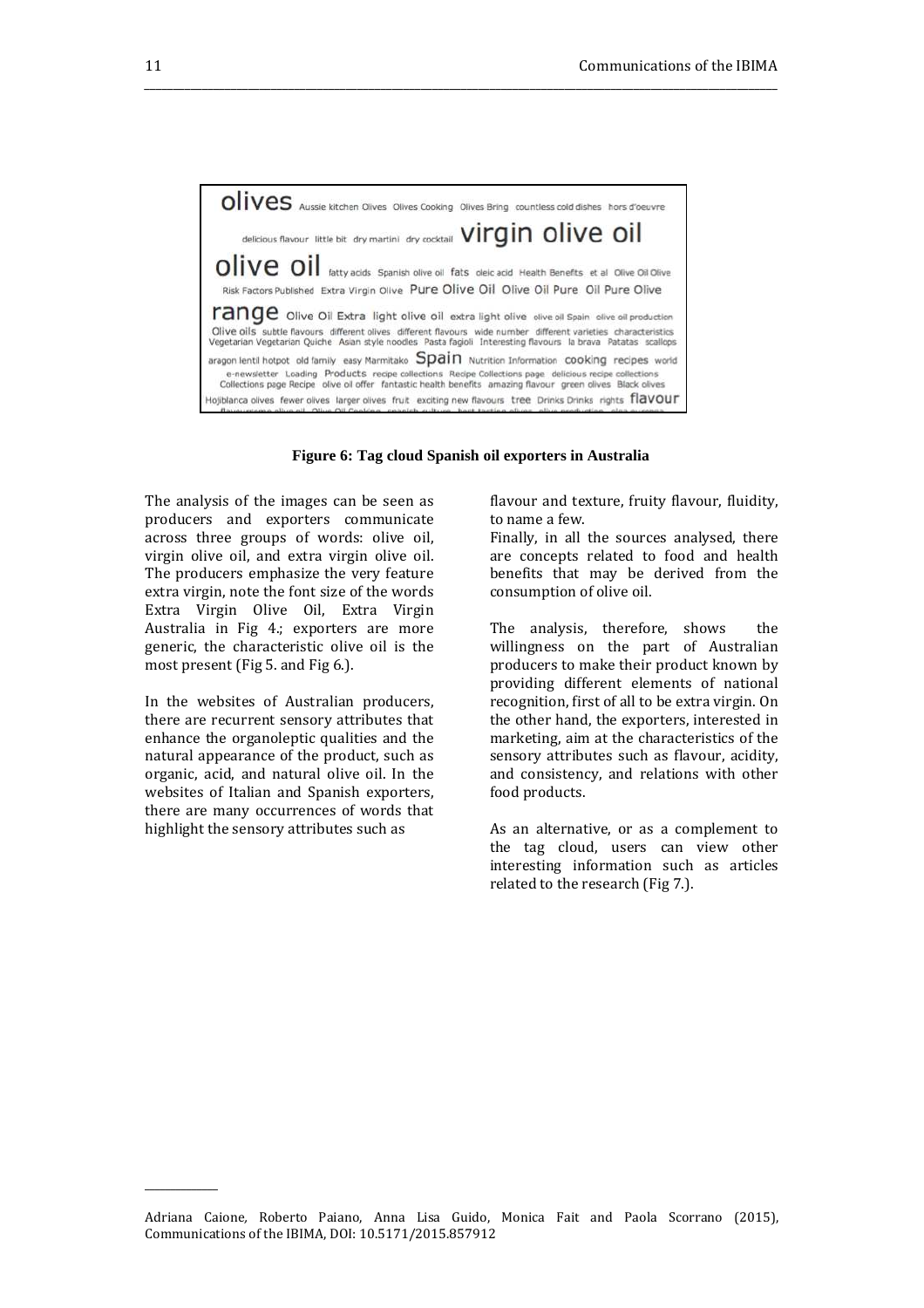

\_\_\_\_\_\_\_\_\_\_\_\_\_\_\_\_\_\_\_\_\_\_\_\_\_\_\_\_\_\_\_\_\_\_\_\_\_\_\_\_\_\_\_\_\_\_\_\_\_\_\_\_\_\_\_\_\_\_\_\_\_\_\_\_\_\_\_\_\_\_\_\_\_\_\_\_\_\_\_\_\_\_\_\_\_\_\_\_\_\_\_\_\_\_\_\_\_\_\_\_\_\_\_\_\_\_\_\_\_\_

**Figure 7: Related articles** 

## **Managerial Implication**

Systematizing the extracted information, it was possible to acquire:

Information on the reference market (*market sensing*), the demand of olive oil is not satisfied only by traditional exporting countries such as Italy, Spain and Greece, but also by local producers entering the market. The website analysis has allowed us to see how Australian producers share a consistent communication strategy whose goal is to enhance the national product through the communication of three basic elements: sensory and quality elements of the product, the recourse to modern techniques of cultivation and production of environmentally friendly olive oil, and food and health benefits. In contrast, the communication of Italian and Spanish producers in the Australian market continues to focus only on the traditional sensory dimensions of the product, probably because it often passes through buyers;

Quantitative data that are useful for designing marketing actions (*market insight*). Content analysis of blogs and forums on olive oil has allowed us to observe that the sensory and gustatory elements, together with experiential items (*food and health benefits*), are the main drivers of recognition of the three types of

\_\_\_\_\_\_\_\_\_\_\_\_\_\_

product: *olive oil*, *virgin olive oil*, *extra virgin olive oil*; there is rarely a direct association to specific brand, more frequent however, is the reference to the origin country.

## **Conclusion and Future Works**

In this paper, we show an architecture that integrates existing java based tools for information extraction, and ontologies in order to extract relevant concept starting from a set of unstructured sources of a specific domain and a set of keywords of interest and to generate output easily interpretable by the users of the system. The integration is useful because each tool has some strengths and weaknesses as described in the study by Gangemi (2013) or has different characteristics. The architecture and the software modules described in this paper make use of the features of the tools that better ensure the achievement of the results and, unlike the study by Ngomo, Heino, Lyko, Speck and Kaltenböck (2011), they are calibrated to be integrated into a web application usable by end-users (for example, the marketing manager) from and for different countries since the system is independent from the language of the sources analysed.

Managerial implications are object of study of marketing managers of involved

Adriana Caione*,* Roberto Paiano, Anna Lisa Guido, Monica Fait and Paola Scorrano (2015), Communications of the IBIMA, DOI: 10.5171/2015.857912